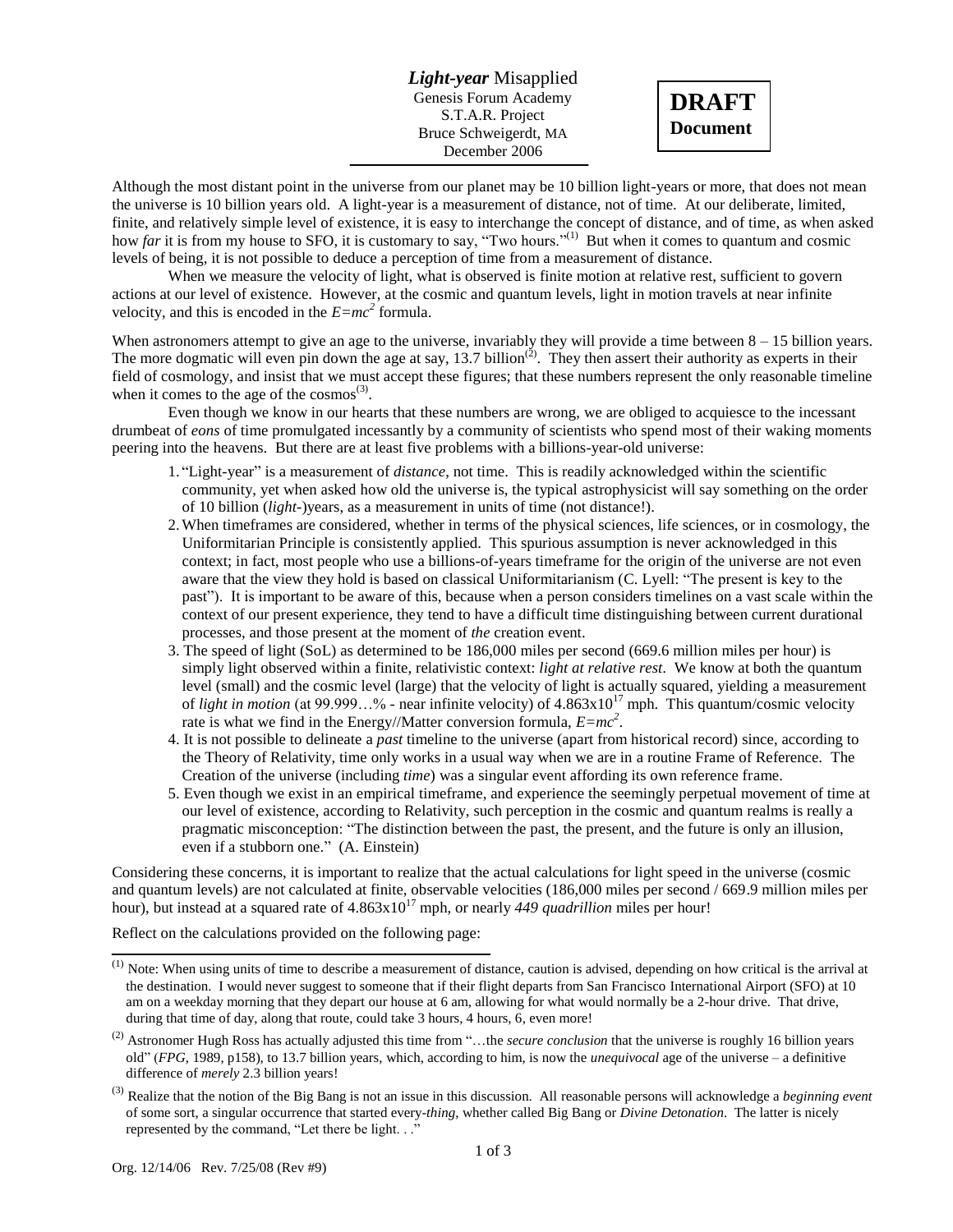## **Real** *Numbers***!** (4)

## **Speed of Light (SoL) numbers:**

| <b>Place Key Legend</b>                        |
|------------------------------------------------|
| $h =$ hundreds                                 |
| th = thousands / $10^3$                        |
| $m =$ millions / 10 <sup>6</sup>               |
| $b = \text{billions} / 10^9$                   |
| tr = trillions / $10^{12}$                     |
| $\text{tr}_2$ = quadrillion / 10 <sup>15</sup> |
| $\text{tr}_3$ = quintillion / 10 <sup>18</sup> |
| $\text{tr}_4$ = sextillion / $10^{21}$         |
| $\text{tr}_5$ = septillion / $10^{24}$         |
| $\text{tr}_6 = \text{octillion} / 10^{27}$     |
| $\text{tr}_7$ = nonillion / $10^{30}$          |
|                                                |

## **Note:**

This calculation is based on the premise that we reside at an existence-point located between two infinities (or perhaps a Unity – the *Theory of Everything*) – the microcosmic and the macro-cosmic – in a "bounded" universe of finite *Relativity.*



 $mp/sec = 186,000$  $x$  60 seconds = mp/min.  $= 11,160,000$  $x$  60 minutes = mp/hour = 669,600,000  $x$  24 hours = mp/day = 16,070,400,000 *x* 365 days = (**Light-year** / at *relative* rest**)** mp/year = 5,865,696,000,000 tr b m th h  $x$  10 billion years = mp/10 billion years =  $58,656,960,000,000,000,000,000$  $tr_4$   $tr_3$   $tr_2$   $tr$  b m th h

 $(E=mc^2$ , Energy // Matter conversion formula:  $4.484 \times 10^{17}$ mph)

**light**<sup>2</sup> mp/hour = 448,364,160,000,000,000  $tr<sub>2</sub>$  tr b m th h  $x$  24 hours =  $mp/day = 10,760,739,840,000,000,000$  $tr_3$   $tr_2$   $tr$   $b$   $m$   $th$   $h$ *x* 365 days = (**Light-year** / at near-infinite *motion***)** mp/year 3,927,670,041,600,000,000,000  $tr_4$   $tr_3$   $tr_2$   $tr$   $b$   $m$   $th$   $h$  $x$  10 billion years = mp/10 billion years (at near-infinite motion) =  $39,276,700,416,000,000,000,000,000,000,000$  $tr_7$   $tr_6$   $tr_5$   $tr_4$   $tr_3$   $tr_2$   $tr$   $b$  m th h Divided by mp/10 billion at *relative* rest (58,656,960,000,000,000,000,000) = *(a divisor of) 669,600,000* divided into 10 billion years = 14.934 (approx. 15) years

## **What this number (14.934 years) means:**

At the inherent velocity of created, finite light in motion at  $c^2$ , the time in relative space-time years between the most distant galaxy at 10 billion light-years at relative rest<sup>(5)</sup>, and our present position (earth), would be 14.9 years in units of time. This is the number when light-years at relative rest (186,000 mps) are compared with light-years at the velocity of light at Energy // Matter conversion rates, *E=mc<sup>2</sup>* .

This *does not* mean that 14.9 years is the time it took the Creator to fashion heaven and earth. Since God, by definition, is infinite; and because Special Relativity Theory postulates that at the inherent velocity of light, *distance* is of infinite dimension, and *time is without duration*, it is reasonable to assume that at a time contribution factor ("In *the* beginning. . .") slightly less than the inherent motion of light (99.999…%), that He would have created at a rate somewhere within the parameter of greater than 0, and less than 15 years.

The Scripture records that God created in 6 days, hung the sun, moon, and stars on *day 4*, and rested on the seventh; and that timeframe fits nicely (beautifully) this parameter and our limited, finite understanding of the singular Creation event. Beyond that, these numbers aren't the end of the story.

The basic Speed of Light figure of 186,000 miles per second (669.9 million mph) used to measure time in space represents light and matter at relative rest. Einstein's *E=mc<sup>2</sup>* formula has light at *relative motion*, with matter still at rest; a rate of 4.484x10<sup>17</sup>. But Einstein postulated another equation to show both light *and* mass in motion:  $E^2 = m^2c^4 + p^2c^2$ where *p* equals momentum.